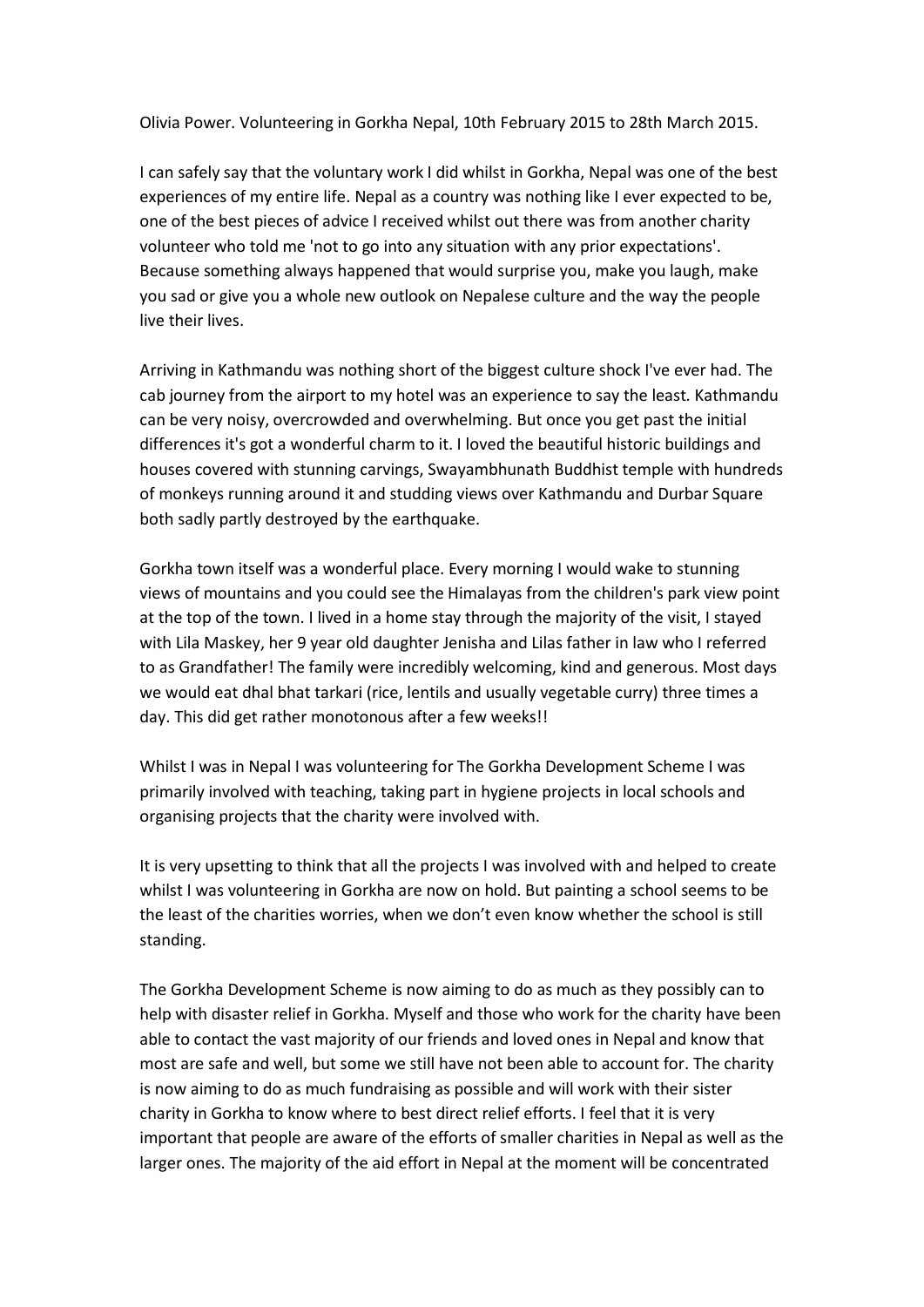on Kathmandu, but there are many small villages, towns and communities in the surrounding areas that will be far worse affected by the earthquake but have no way of communicating or may now be inaccessible. Gorkha district was at the epicentre of the quake and from pictures and communications I have received from a few Nepalese friends has been very badly affected.

## **Teaching**

Whilst I was in Gorkha I volunteered in a variety of different schools, and worked with children of all ages from 4 year olds to 18 year olds. The lessons that I was mostly involved with were English ones. The majority of the schools I worked in were government schools where the children are taught the entire curriculum in Nepali, and only have their English lessons taught to them by English speaking teachers.

There were also lots of private schools in Gorkha where for the fee of equivalent to £10 a term, the children are able to receive a significantly better education. Private schools teach their entire curriculum in English, and I tended to find that 10 year olds from private schools could speak far better English than 17-18 year olds from government schools. The influx of private education in Gorkha meant far better opportunities for the children of families who could afford them. But it meant that you tended to find lower cast, poorer and female (who tend to be less valued than males) children in the government schools. Because of the better standard of education in the private schools I dedicated my time to the government schools as I felt they could gain more from my being there.

My favourite school that I spent the most time in was Mahendra Jyoti school, which had an incredibly forward thinking and well organised head teacher Laxman. At Mahendra Jyoti I mostly worked with Class 10 who were 14-15-16 years of age. The class was split into two sets of higher and lower ability. I must admit I preferred working with the lower ability class, although they may have struggled with their English at times they were far more outgoing and willing to get more involved with the alternative teaching techniques I was using in their lessons. Their normal lessons would consist of reading a section of English writing in their textbook (which was usually about 10 years out of date) and then completing a very dull task afterwards. In my lessons I tried to move away from this as much as possible as I could see they found it dull and were not gaining the most from their English lessons as they could. I would begin my lessons with a tongue twister like 'peter piper picked a piece of pickled pepper' which would not only work on their English pronunciation but would also make them laugh and create a happy light hearted mood in the classroom. It was a really good icebreaker particularly as sometimes I was just as nervous about teaching them as they were about me; it's a big responsibility being left with your own class but so rewarding! I also taught them about writing and structuring a letter and essay writing and couldn't believe it when they said that none of them had ever sent an email or a facebook message.